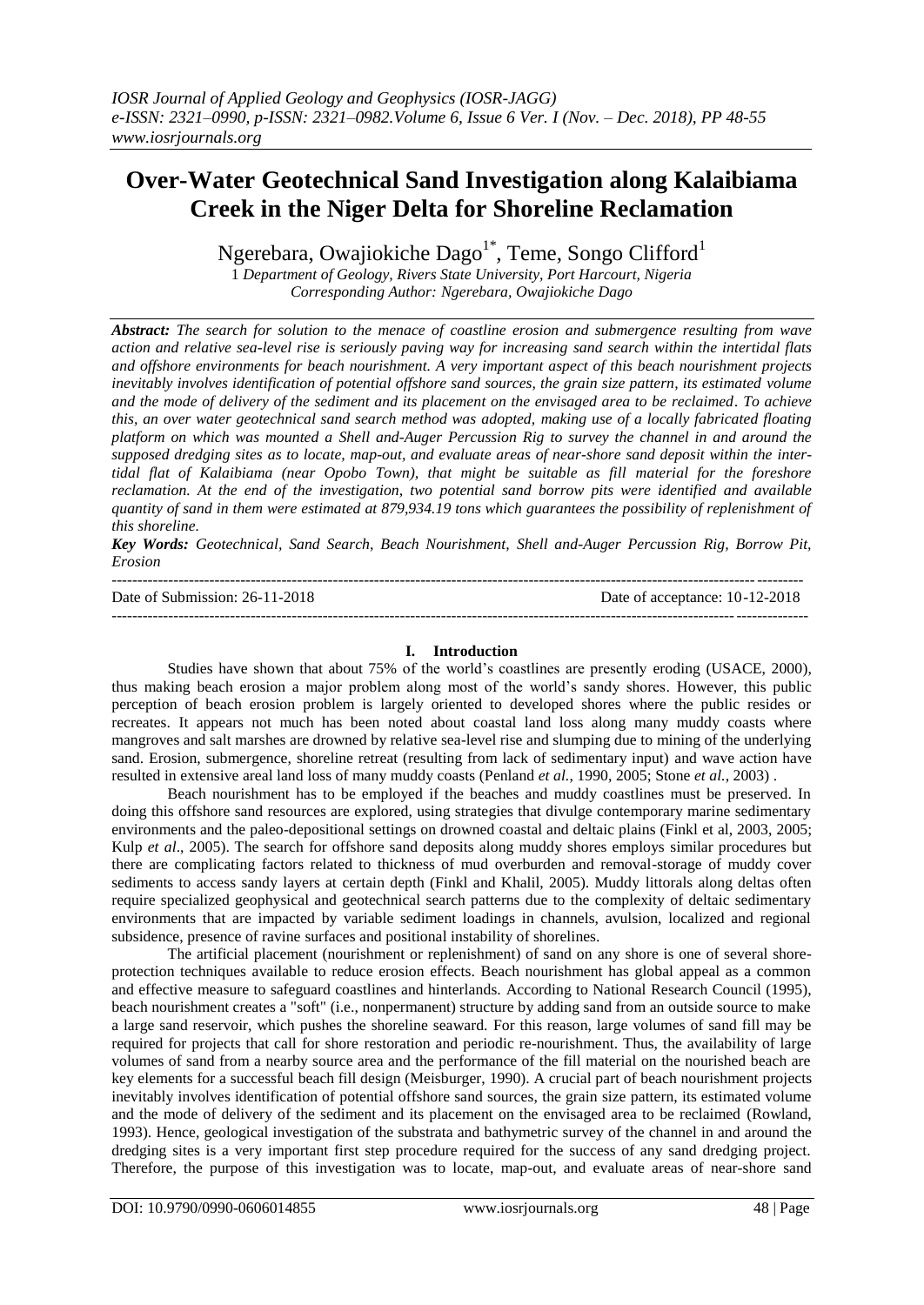deposit within the inter-tidal flat of Kalaibiama, near Opobo Town, that might be suitable as fill material for the Kalaibiama foreshore reclamation (Figure 1).



**Figure 1: Niger Delta Showing the Study Area at Kalaibiama**

### **Site Description and Regional Geology**

The study area, Kalaibiama creek, near Opobo Town in Rivers State is located close to Imo River estuary within the Niger Delta region. The development of the delta has relied mainly on the balance between the rate of sedimentation and the rate of subsidence thus, giving rise to a succession of transgressions and regressions of the sea. This in-turn has resulted to the three main subsurface lithostratigraphic units found in the region. According to Short and Stauble (1967), the first depositional cycle of the three which took place in the Niger Delta began with a marine transgression in the mid-Cretaceous and ended by a minor folding phase shortly after it resulted in the Akata shale Formation. The depositional environment was mainly a deep sea and low energy environment giving rise to fine-grained sediments with thickness up to 1,000m. The group is made up of marine clay, shale and limestone. The second episode occurred when the sea transgressed and marine shales were deposited, whereas coarse heterogeneous sediments were formed in the coastal and deltaic environments during the period of sea regression. These events produced the intervening units of alternating sandstone and shale of the Agbada with thickness as much as 1,700m. This cycle of deposition covered the period from late cretaceous to early Tertiary (Paleocene).

The third cycle from Eocene to recent marked the continuous growth of the main Niger Delta. The Benin Formation was deposited during this third phase after the final advance of the Tertiary delta. Its sandy sediments mark the high energy environmental deposits of river and tidal channel activities. The occasional clay intercalations were deposited in the low energy environment on the flood plain between the rivers and the tidal channels. This Formation has a total thickness estimated to be more than 2,000m.

Quarternary deposits of about 100m in thickness comprising recent deltaic sediments made up of sand, silt and clay beds overlies the Benin Formation in the swampy delta areas.

Hence, the Niger delta is a region of redistribution of water and sediments of the Rivers Niger and Benue into the Gulf of Guinea. The rivers, creeks and canals are inter-connected, forming a network of fluvial system for this conveyance. Abam (2001) noted that before the Kainji hydro-dam came into operation, the average yearly discharge at the confluence of the Benue and Niger rivers at Lokoja was 21 x  $10^9$  m<sup>3</sup>, giving a daily average of 7000  $\text{m}^3$  s<sup>-1</sup> which started decreasing due to impoundment in the several dam reservoirs that were introduced later. A corroboration to this fact was noted by Ekpete (2012) who recorded the average flow velocity in Bonny-New Calabar river system as 0.3m/s.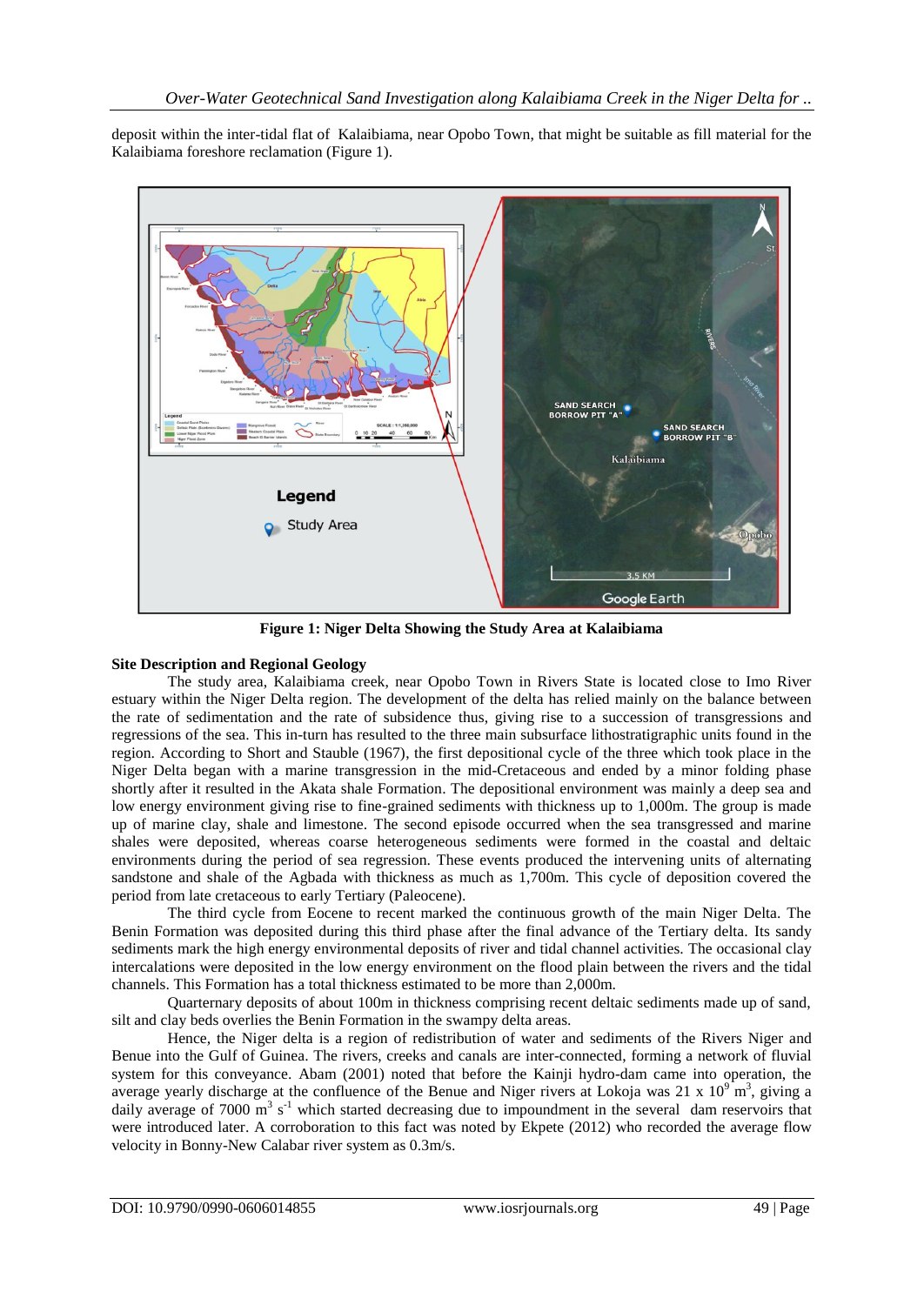### **II. Methodology**

Sand search within the study area was carried out over water by means of a locally fabricated floating platform on which was mounted a Shell and-Auger Percussion Rig (Figure 2). A total number of fifteen (15) borings each to twenty (20) meters depth and geo-referenced were drilled and soil samples retrieved at every 1.50 meters depth interval below sea bed down to the final depth for purposes of visual examinations, laboratory analyses and classifications.



**Figure 2: Over water Geotechnical Investigation for Sand at Kalaibiama Creek** 

### **III. Results And Discussion**

Strata logs of soil profiles from the boreholes and water depth at each boring point and the depth to sand are shown in figures 3a and 3b and in table 1. Results of the fifteen boreholes were grouped into three categories based on the cumulative depth of water and depth to sand bodies with respect to dredger boom. Hence we have "Acceptable" for Borrow Pit A (comprising BH10, BH11, BH12, BH13 and BH14), "Fairly Acceptable" for Borrow Pit B (comprising BH2, BH3, BH4, BH5 and BH6) and "Not Acceptable" (comprising BH1, BH7, BH8, BH9 and BH15) as shown in table 1 and figure 3.



**Figure 3a: Fence Diagram of Strata Logs of Borrow-Pit A**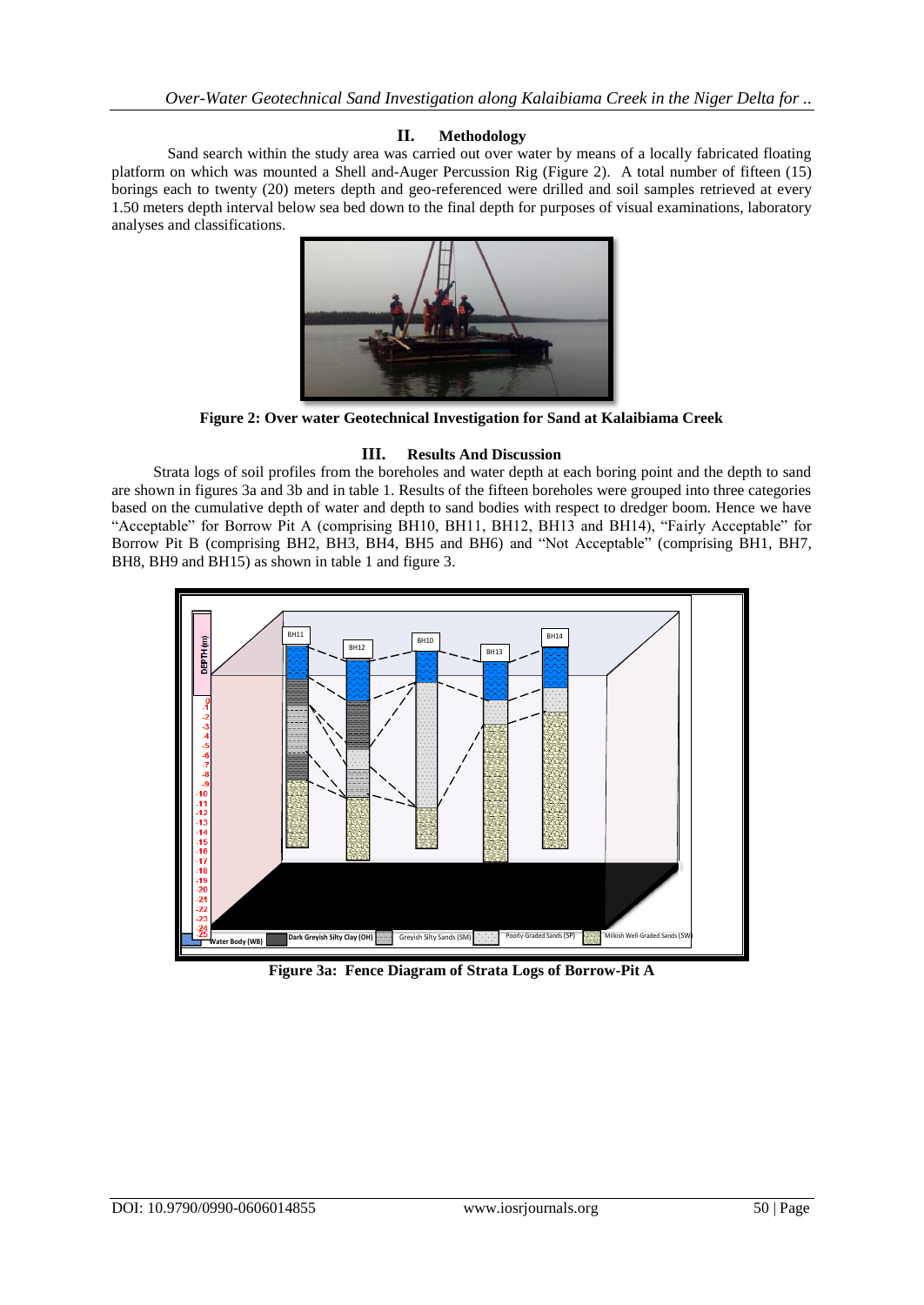

**Figure 3b: Fence Diagram of Strata Logs at Borrow-Pit B**

| Table 1: Water Depth and Depths to Sand Bodies at Each Boring Location. |                  |                    |                      |                             |                          |                         |  |
|-------------------------------------------------------------------------|------------------|--------------------|----------------------|-----------------------------|--------------------------|-------------------------|--|
| S/No                                                                    | <b>Boreholes</b> | <b>Water Depth</b> | <b>Depth to Sand</b> | Approximate length of       | <b>Remarks</b>           | <b>BORROW PIT</b>       |  |
|                                                                         | <b>Drilled</b>   | at High Tide       | Deposit beneath      | <b>Dredger boom to Sand</b> |                          |                         |  |
|                                                                         | (BH)             | (m)                | River bed (m)        | body [from vertical]        |                          |                         |  |
|                                                                         |                  |                    |                      | (m)                         |                          |                         |  |
| 1.                                                                      | <b>BH1.</b>      | 8.0m               | 7.50                 | 15.50                       | <b>Not Acceptable</b>    | <b>Not Acceptable</b>   |  |
| 2.                                                                      | <b>BH</b> 2.     | 8.5m               | 1.50                 | 10.00                       | <b>Fairly Acceptable</b> |                         |  |
| 3.                                                                      | <b>BH</b> 3.     | 5.5m               | 7.50                 | 13.00                       | <b>Fairly Acceptable</b> |                         |  |
| 4.                                                                      | BH 4.            | 9.2m               | 1.50                 | 10.70                       | <b>Fairly Acceptable</b> |                         |  |
| 5.                                                                      | BH 5.            | 4.0 <sub>m</sub>   | 7.50                 | 11.50                       | <b>Fairly Acceptable</b> | <b>BORROW PIT</b>       |  |
| 6.                                                                      | BH 6.            | 4.0 <sub>m</sub>   | 7.50                 | 11.50                       | <b>Fairly Acceptable</b> | $\mathbf{G}_\mathbf{R}$ |  |
| 7.                                                                      | BH 7.            | 4.5m               | 15.0                 | 19.50                       | <b>Not Acceptable</b>    |                         |  |
| 8.                                                                      | <b>BH 8.</b>     | 10.0m              | 10.00                | 20.00                       | <b>Not Acceptable</b>    |                         |  |
| 9.                                                                      | <b>BH</b> 9.     | 5.5m               | 9.00                 | 14.50                       | <b>Not Acceptable</b>    | <b>Not Acceptable</b>   |  |
| 10.                                                                     | <b>BH</b> 10.    | 6.5m               | 0.00                 | 6.50                        | Acceptable               |                         |  |
| 11.                                                                     | <b>BH</b> 11.    | 5.0m               | 3.00                 | 8.00                        | Acceptable               |                         |  |
| 12.                                                                     | <b>BH</b> 12.    | 0.9m               | 12.0                 | 12.90                       | Acceptable               | <b>BORROW PIT</b>       |  |
| 13                                                                      | <b>BH</b> 13.    | 5.0m               | 0.00                 | 5.00                        | Acceptable               | ``A"                    |  |
| 14                                                                      | <b>BH</b> 14.    | 6.2m               | 0.00                 | 6.20                        | Acceptable               |                         |  |
| 15                                                                      | <b>BH</b> 15.    | 5.0m               | 12.0                 | 17.00                       | <b>Not Acceptable</b>    | <b>Not Acceptable</b>   |  |



**Figure 4: Satellite Imagery showing Location of all Boring Points**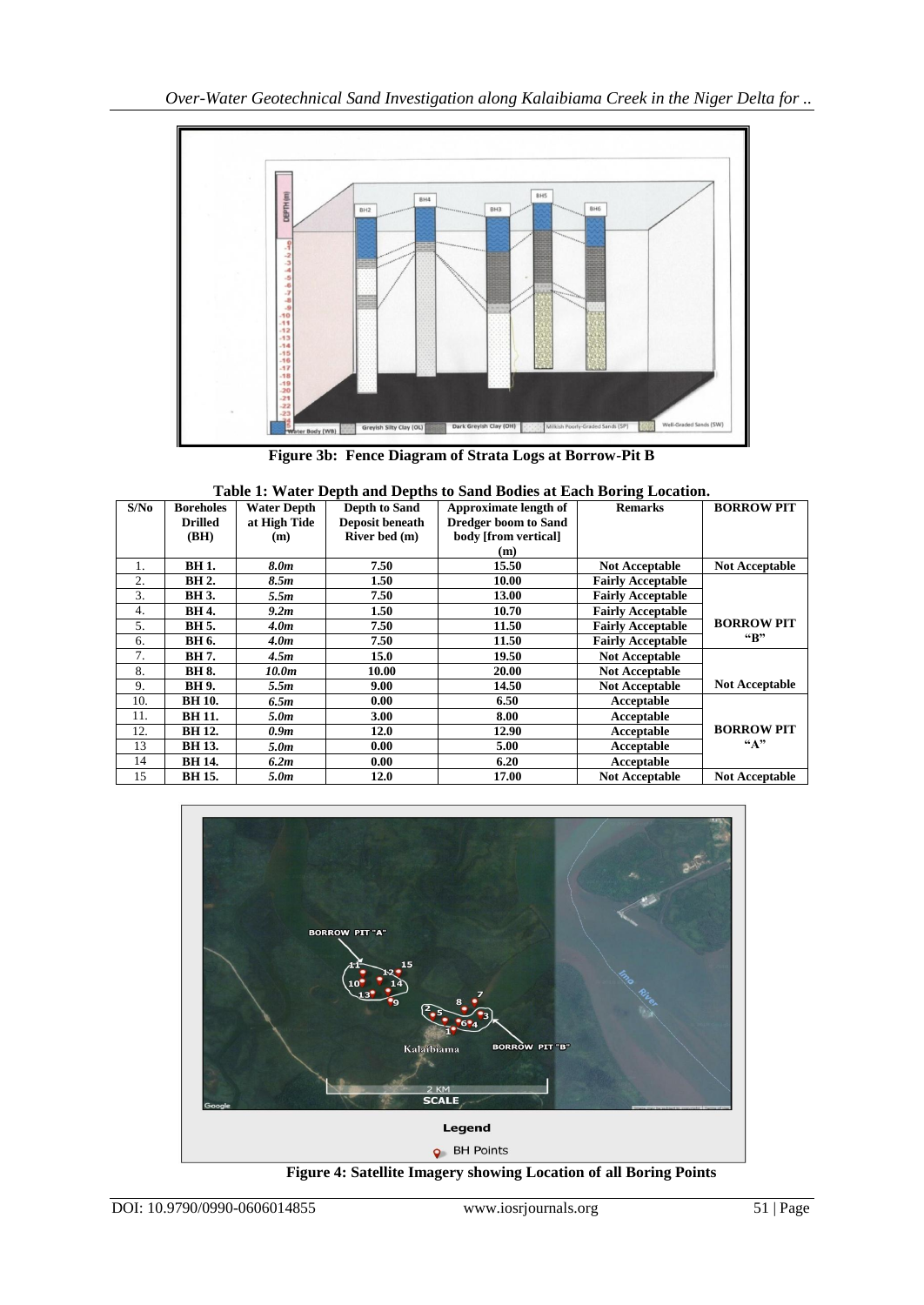Analyses of the soil profiles below sea bed in the various boreholes show relative depth differences to sand body which can impact on its mining cost. The deeper the location of sand and the depth of water, the more its extraction cost which involves the removal of the non-required clay and silty clayey materials overlying the sand and the use of longer dredger boom for maximum extraction.

Using two parameters of depth to sand and depth of water, which cumulatively determines the dredger boom length, the fifteen (15) number boreholes were classified as "Acceptable", "Fairly Acceptable" and "Not Acceptable". Based on this, two Borrow Pits A and B were delineated as shown in figure 4 and table 1.

Borrow Pit A comprising BH10, BH11, BH12, BH13 and BH14 appears more promising because, Poorly sorted or Well graded sand (PS & WS) were encountered from the sea bed (0.0m) in BH10 with water depth of 6.5m, in BH13 with water depth of 5.0m, in BH14 with water depth of 6.2m, and from 3.0m depth below sea bed in BH11 with water depth of 5.0m and from 12.0m depth below sea bed in BH12 with water depth of 0.9m (Table 1).

Based on the thickness of sand strata, distance between boreholes (cell) and approximate width of the river, estimates of quantities of sand in Borrow Pits A and B were calculated as shown in appendices A, B, C and D. The distances between boring points are taken as cells and measured for the purpose of calculating volume of sand reserve in each of the borrow pits*.*

#### **IV. Conclusion**

The overall cumulative water depth range to sand bodies in Borrow Pit A varies from 5 to 12 meters, having a total sand tonnage of 405, 384.35 tons; that of Borrow Pit B varies from 10 to 13 meters, with a total sand tonnage of 474,529.84 tons. Cumulative water depth of those classified as "not acceptable" varies from 14 to 20 meters. This hopefully, will make it easier for any dredgers with average Boom length to work effectively even at high tide in Borrow Pits A and B because the Dredger Boom Length determines the maximum depth of sand that can be mined especially during high tide.

#### **Acknowledgements**

The authors sincerely acknowledge Teks Geotechnical Consultancy (Nigeria) Limited for all the assistance during the field investigation at the project site, Laboratories and their permission to produce a manuscript of the report for publication.

#### **References**

- [1]. Abam, T. K. S. (2001). Regional hydrological research perspectives in the Niger Delta. Hydrological Science Journal. **46 (1), 13-25**
- [2]. Ekpete B (2012). "The flow pattern of the Bonny and New Calabar river systems of Niger Delta region, Nigeria,"
- [3]. Finkl, C.W.; Andrews, J., and Benedet, L., (2003). Shelf sand searches for beach re-nourishment along Florida Gulf and Atlantic coasts based on geological, geomorphological, and geotechnical principles and practices. Proceedings of Coastal Sediments '03 (March 2003, Clearwater, Florida). Reston, Virginia: American Society of Civil Engineers, CD-ROM.
- [4]. Finkl, C.W.; Benedet, L., and Andrews, J.L., (2005). Interpretation of seabed geomorphology based on spatial analysis of highdensity airborne laser bathymetry (ALB). Journal of Coastal Research, **21(3), 501-514.**
- [5]. Finkl, C.W. and Khalil, S.M., (2005). Offshore exploration for sand sources: General guidelines and procedural strategies along deltaic coasts. Journal of Coastal Research, Special Issue **44: 198-228.**
- [6]. Kulp, M.; Penland, S.; Williams, S.J.; Jenkins, C.; Flock, J., and Kindinger, J., (2005). Geological framework, evolution, and sediment resources for restoration of the Louisiana coastal zone. In: Finkl, C.W. and Khalil, M., (eds.), 2005. Saving America's Wetland: Strategies for Restoration of Louisiana's Coastal Wetlands and Barrier Islands. West Palm Beach and Baton Rouge: The Coastal Education & Research Foundation and the Louisiana Department of Natural Resources
- [7]. Meisburger, D., (1990). Exploration and Sampling Techniques for Borrow Areas. Vicksburg, Mississippi: U.S. Army Engineer Waterways Experiment Station, Coastal Engineering Research Center, Technical Report CERC-90-18.
- [8]. National Research Council (NRC) (1995). Beach nourishment and protection. Marine Board, Commission on Engineering and Technical Systents. Washington, DC: National Academy Press. I
- [9]. Penland, S; Roberts, H.H.; Williams, S.J.; Sallenger, A.H.; Cahoon, D.R.; Davis, D.W., and Groat, C.G., (1990). Coastal land loss in Louisiana. Transactions of the Gulf Coast Association of Geological Sciences, **90: 685-699**.
- [10]. Penland, S.; Connor, P.E.; Beall, A.; Fearnley, S., and Williams, S.J., (2005). Changes in Louisiana's shoreline: 1855-200. In: Finkl, C.W. and Khalil, M., (eds.), 2005. Saving America's Wetland: Strategies for Restoration of Louisiana's Coastal Wetlands and Barrier Islands. West Palm Beach and Baton Rouge: The Coastal Education & Research Foundation and the Louisiana Department of Natural Resources.
- [11]. Rowland, T. J.(1993). Assessment of offshore sand bodies for coastal projects. Proc. 6th Natl. Conf. on Beach Preservation Technology, pp. 519-526f Tallahassee: Florida Shore & Beach Preservation Association.
- [12]. Stone, G.W.; Sheremet, A.; Zhang, X.; HE, Q.; Liu, B., and Strong, B., (2003). Landfall of two tropical systems seven days apart along south-central Louisiana, U.S.A. Proceedings of the Coastal Sediments'03 (Clearwater Florida), CD-ROM, 14p
- [13]. Short, K.C and Stauble, A.J (1967). Outline of the geology of the Niger Delta. AAP Bull. **51:761-769.**
- [14]. USACE, 2000. FINAL feasibility report and environmental impact statement on Hurricane protection and beach erosion control, dare county beaches (Bodie Island Portion), Dare County, North Carolina.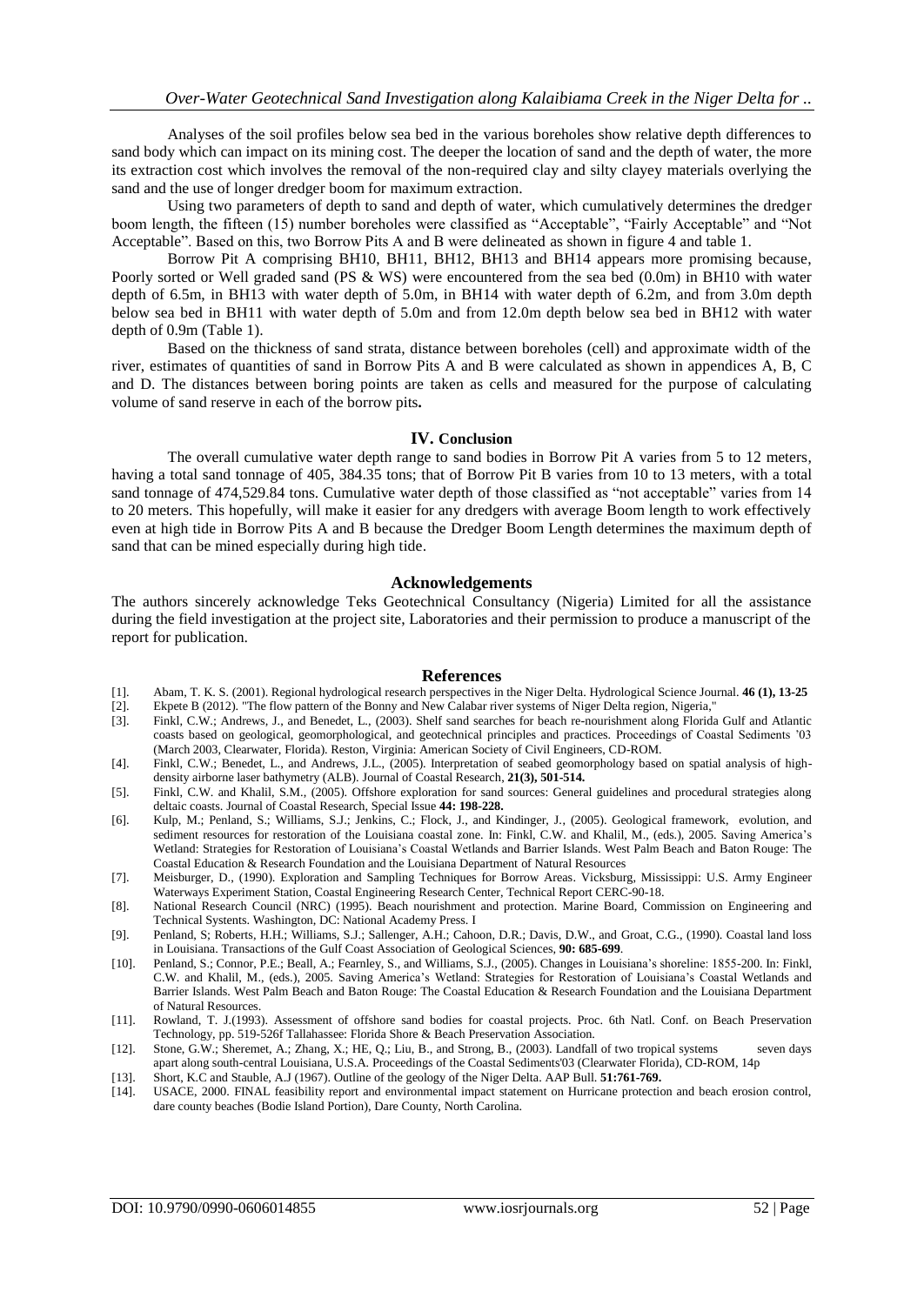

**APPENDIX A 1: Schematic Cross-Section of Boring Locations, Distances In-Between and Approximate Width of Creek at Borrow Pit A**

**APPENDIX A 2: Schematic Cross-Section of the Project Site Showing Boring Locations, Actual Distances and Approximate Width of Creeks at Borrow Pit ""B"**

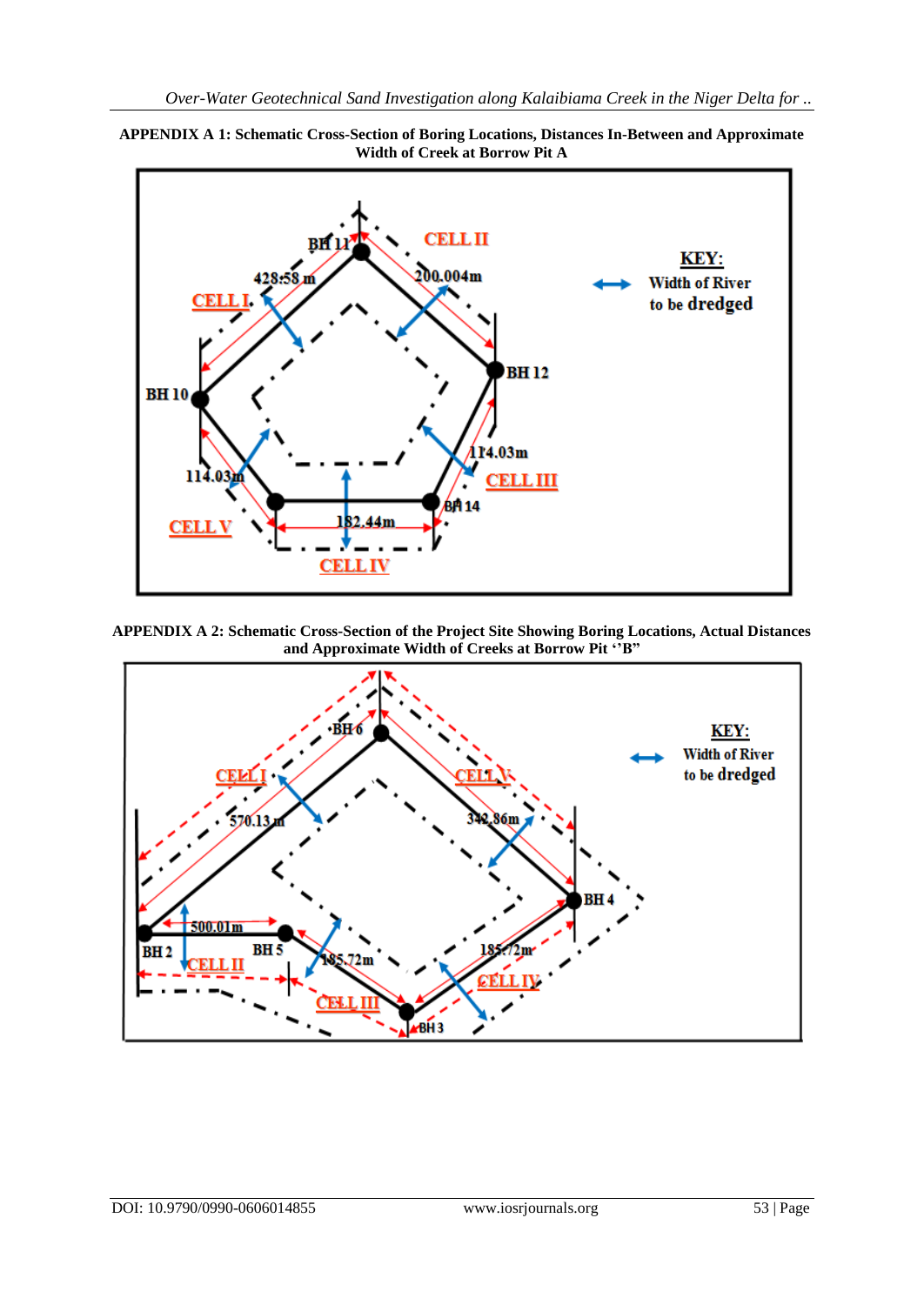### BORROW PIT "A" CELL I (BH10 & BH11)



Volume of 'A' =  $[1/2 \times 1.5 \times 428.58 \times 150]$  m<sup>3</sup> = 48,215.25 m<sup>3</sup> Volume of 'B' =  $[12\times428.58\times150]$  m<sup>3</sup> = 771,444.00 m<sup>3</sup> Total Volume of Cell I =  $819.659.25 \text{ m}^3$ Density of Sands in Cell I  $\approx$  2.10kN/ m<sup>3</sup> Sand Tonnage for Cell I = 819,659.25  $m<sup>3</sup> \times 2.10kN/m<sup>3</sup>$ =1,721,284.43 kN  $\times$  0.1004 tons = 172,816.96 tons



Assuming Width of river in Cell III ≈150m Distance between BH12 & BH14 =114.03m Volume of 'A' =  $[1/2 \times 6.7 \times 114.03 \times 150]$  m<sup>3</sup> = 57,300.08 m<sup>3</sup> Volume of 'B' =  $[7.1 \times 114.03 \times 150]$  m<sup>3</sup> = 121,441.95 m<sup>3</sup> Total Volume of Cell III =  $178,742.03$  m<sup>3</sup> Density of Sands in Cell III  $\approx 2.10$ kN/m<sup>3</sup> Sand Tonnage for Cell III =  $178,742.03$  m<sup>3</sup> $\times$  2.10kN/ m<sup>3</sup>

=  $[375,358.26 \text{ kN} \times 0.1004 \text{ tons}]$  = 37,685.97 tons



Volume of 'A' =  $[1/2 \times 1.5 \times 114.03 \times 150]$  m<sup>3</sup> = 12,828.38 m<sup>3</sup> Volume of 'B' =  $[13.5 \times 114.03 \times 150]$  m<sup>3</sup> = 230,910.75 m<sup>3</sup> Total Volume of Cell  $V = 243,739.13$  m<sup>3</sup> Density of Sands in Cell  $V \approx 2.10$ kN/ $m<sup>3</sup>$ Sand Tonnage for Cell V = 243,739.13  $m^3 \times 2.10kN/m^3$ 

 $=[511,852.173 \text{ kN} \times 0.1004 \text{tons}] = 51,389.958 \text{ tons}$ 

### **CELL II (BH11 & BH12)**



#### **BH#14** 182.44m **BH#13**



Assuming Width of river in Cell  $IV \approx 150$ m Distance between  $BH14 & BH13 = 114.03 \text{m}$ Volume of 'A'=  $[1/2 \times 1.2 \times 182.44 \times 150]$  m<sup>3</sup> = 16,419.60 m<sup>3</sup> Volume of 'B'= [13.8  $\times$  182.44  $\times$ 150] m<sup>3</sup> = 377,650.80 m<sup>3</sup> Total Volume of Cell IV =  $394,070.40$  m<sup>3</sup> Density of Sands in Cell  $6 \approx 2.10$ kN/ $m<sup>3</sup>$ Sand Tonnage for Cell IV = 394,070.40 m<sup>3</sup> $\times$  2.10kN/ m<sup>3</sup>

 $=[827,547.84 \text{ kN} \times 0.1004 \text{tons}] = 83,085.803 \text{ tons}$ 

#### BORROW PIT "B" CELL I (BH 2 & BH 5)